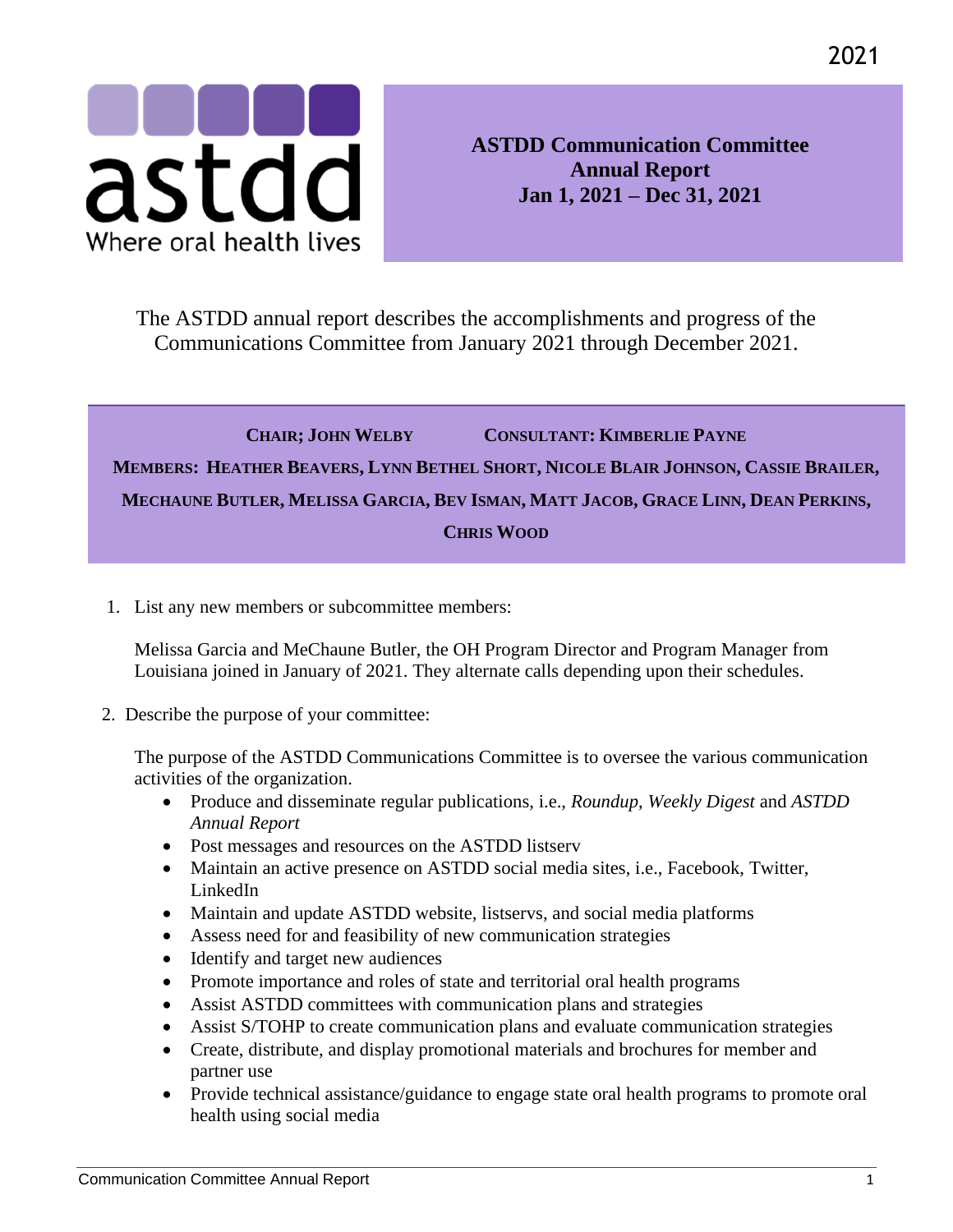- Oversee the ASTDD booth at NOHC
- Host quarterly Spotlight webinars
- Host quarterly Communications Community of Practice calls
- 3. List your recent committee accomplishments:

The accomplishments of the Communication Committee for the year 2021 include:

- Published five regular issues and one special NOHC issue of *Roundup* highlighting ASTDD's accomplishments
- Published the ASTDD 2020 Annual Report
- Enhancements to the website, including the health communications page
- *Weekly Digest* published; all issues are archived and are searchable; members report this is an important source of information
- Evaluated and revised all communication plans for all current ASTDD communication vehicles
- Contributed to the Data BPAR collaborative project that fits into the CDC 2021 workplan
- Posted, maintained; and added new social media platforms including Facebook (Heather and Matt), LinkedIn (Heather Beavers) and Twitter (Matt Jacob)
- Held five Spotlights during 2021:
	- 1. BPAR Special Care Dentistry, presented by Lori Cofano
	- 2. Don't Bury the Lede, presented by John Welby and Matt Jacob
	- 3. Engaging the Media during Children's Dental Health month, presented by Jay Kumar and Maritza Cabezas
	- 4. Head Start social media, presented by Matt Jacob
	- 5. Love you Baby's Teeth campaign, presented by Maritza Cabezas
- Held the first Communication Community of Practice (CCoP) which was based on challenges we encounter when posting, reviewing and/or updating web content. John Welby and Matt Jacob were the hosts
- Created a set of design standards and guidelines that are recommended for use in creating ASTDD print and visual materials, such as handouts, brochures, newsletters, reports, policy papers and PowerPoint presentations. They include guidelines for using the logo and tagline, typography, color, and images and/or photography. They are available on the ASTDD website.<https://www.astdd.org/members-only/>
- 4. Describe your current committee activity:
	- Regular monthly committee and workgroup meetings to address and improve all activities listed above
- 5. Describe the future activities planned by your committee:
	- Continue to offer communication resources and support to ASTDD members
	- Encourage consultants and committees to promote more discussions on various listservs
	- Continue with all publications and webinars including *Roundup*, *Weekly Digest, ASTDD Annual Report* and the Spotlight and the CCoP
	- Continue maintaining the ASTDD website